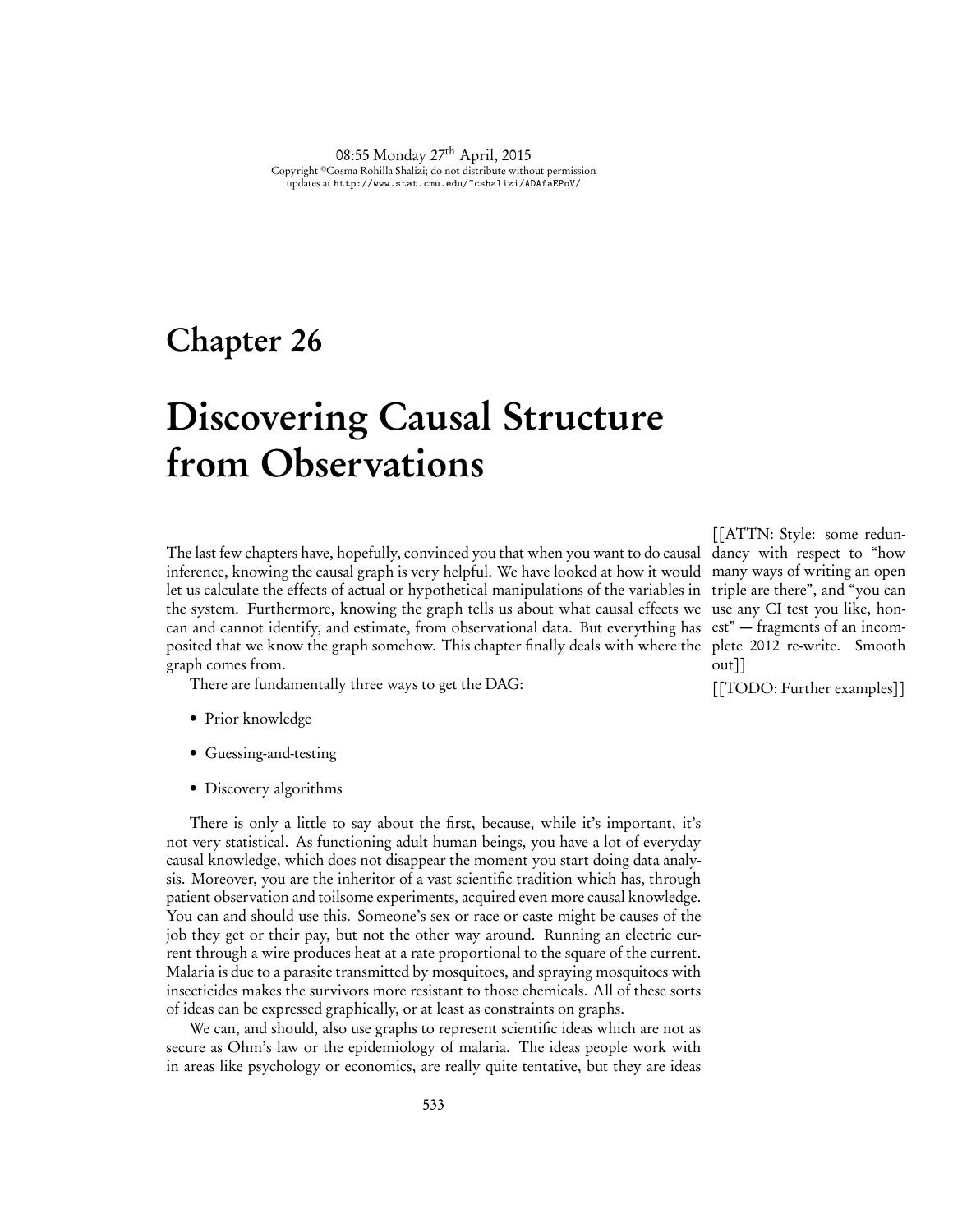

FIGURE 26.1: *A hypothetical causal model in which smoking is associated with lung disease, but does not cause it. Rather, both smoking and lung disease are caused by common genetic variants. (This idea was due to R. A. Fisher.) Smoking is also caused, in this model, by stress.*

about the causal structure of parts of the world, and so graphical models are implicit in them.

All of which said, even if we think we know very well what's going on, we will often still want to check it, and that brings us the guess-and-test route.

### 26.1 Testing DAGs

A graphical causal model makes two kinds of qualitative claims. One is about direct causation. If the model says  $X$  is a parent of  $Y$ , then it says that changing  $X$  will change the (distribution of) *Y*. If we experiment on *X* (alone), moving it back and forth, and yet *Y* is unaltered, we know the model is wrong and can throw it out.

The other kind of claim a DAG model makes is about probabilistic conditional independence. If *S* d-separates *X* from *Y*, then  $X \perp Y | S$ . If we observed *X*, *Y* and *S*, and see that  $X \not\perp Y | S$ , then we know the model is wrong and can throw it out. (More: we know that there is a path linking *X* and *Y* which isn't blocked by *S*.) Thus in the model of Figure 26.1, lungdisease <u>µ</u>tar|smoking. If lung disease and tar turn out to be dependent when conditioning on smoking, the model must be wrong.

This then is the basis for the guess-and-test approach to getting the DAG:

- Start with an initial guess about the DAG.
- Deduce conditional independence relations from d-separation.
- Test these, and reject the DAG if variables which ought to be conditionally independent turn out to be dependent.

This is a distillation of primary-school scientific method: formulate a hypotheses (the DAG), work out what the hypothesis implies, test those predictions, reject hypotheses which make wrong predictions.

It may happen that there are only a few competing, scientifically-plausible models, and so only a few, competing DAGs. Then it is usually a good idea to focus on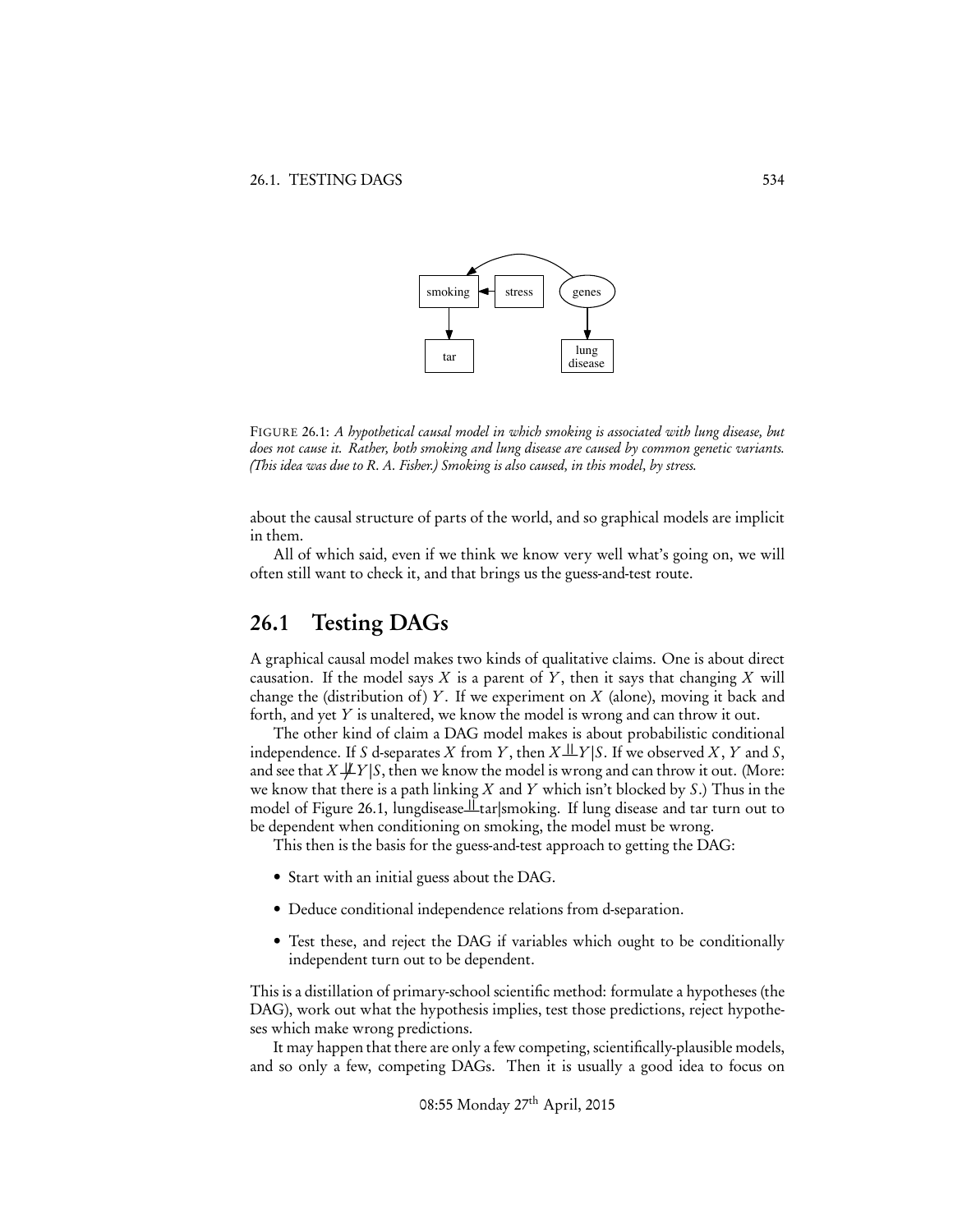

FIGURE 26.2: *As in Figure 26.1, but now tar in the lungs does cause lung disease.*

checking predictions which *differ* between them. So in both Figure 26.1 and in Figure 26.2, stress **I**tar/smoking. Checking that independence thus does nothing to help us distinguish between the two graphs. In particular, confirming that stress and tar are independent given smoking really doesn't give us evidence *for* the model from Figure 26.1, since it equally follows from the other model. If we want such evidence, we have to look for something they *disagree* about.

In any case, testing a DAG means testing conditional independence, so let's turn to that next.

### 26.2 Testing Conditional Independence

Recall from §23.4 that conditional independence is equivalent to zero conditional information:  $X \perp \!\!\!\perp Y | Z$  if and only if  $I[X; Y|Z] = 0$ . In principle, this solves the problem. In practice, estimating mutual information is non-trivial, and in particular the sample mutual information often has a very complicated distribution. You *could* always bootstrap it, but often something more tractable is desirable. Completely general conditional independence testing is actually an active area of research. Some of this work is still quite mathematical (Sriperumbudur *et al.*, 2010), but it has already led to practical tests (Székely and Rizzo, 2009; Gretton *et al.*, 2012; Zhang *et al.*, 2011) and no doubt more are coming soon.

If all the variables are discrete, one just has a big contingency table problem, and could use a  $G^2$  or  $\chi^2$  test. If everything is linear and multivariate Gaussian,  $X \perp \!\!\!\perp Y$  *[Z* is equivalent to zero partial correlation<sup>1</sup>. Nonlinearly, if  $X \perp \!\!\!\perp Y$  *[Z*, then  $E[Y|Z] = E[Y|X,Z]$ , so if smoothing *Y* on *X* and *Z* leads to different predictions than just smoothing on *Z*, conditional independence fails. To reverse this, and go from  $E[Y|Z] = E[Y|X,Z]$  to  $X \perp Y|Z$ , requires the extra assumption that *Y* doesn't depend on *X* through its variance or any other moment. (This is weaker than the linear-and-Gaussian assumption, of course.)

The conditional independence relation  $X \perp Y | Z$  is fully equivalent to  $Pr(Y | X, Z)$  =

<sup>&</sup>lt;sup>1</sup>Recall that the partial correlation between *X* and *Y* given *Z* is the correlation between *X* and *Y*, after linearly regressing each of them on *Z* separately. That is, it is the correlation of their residuals.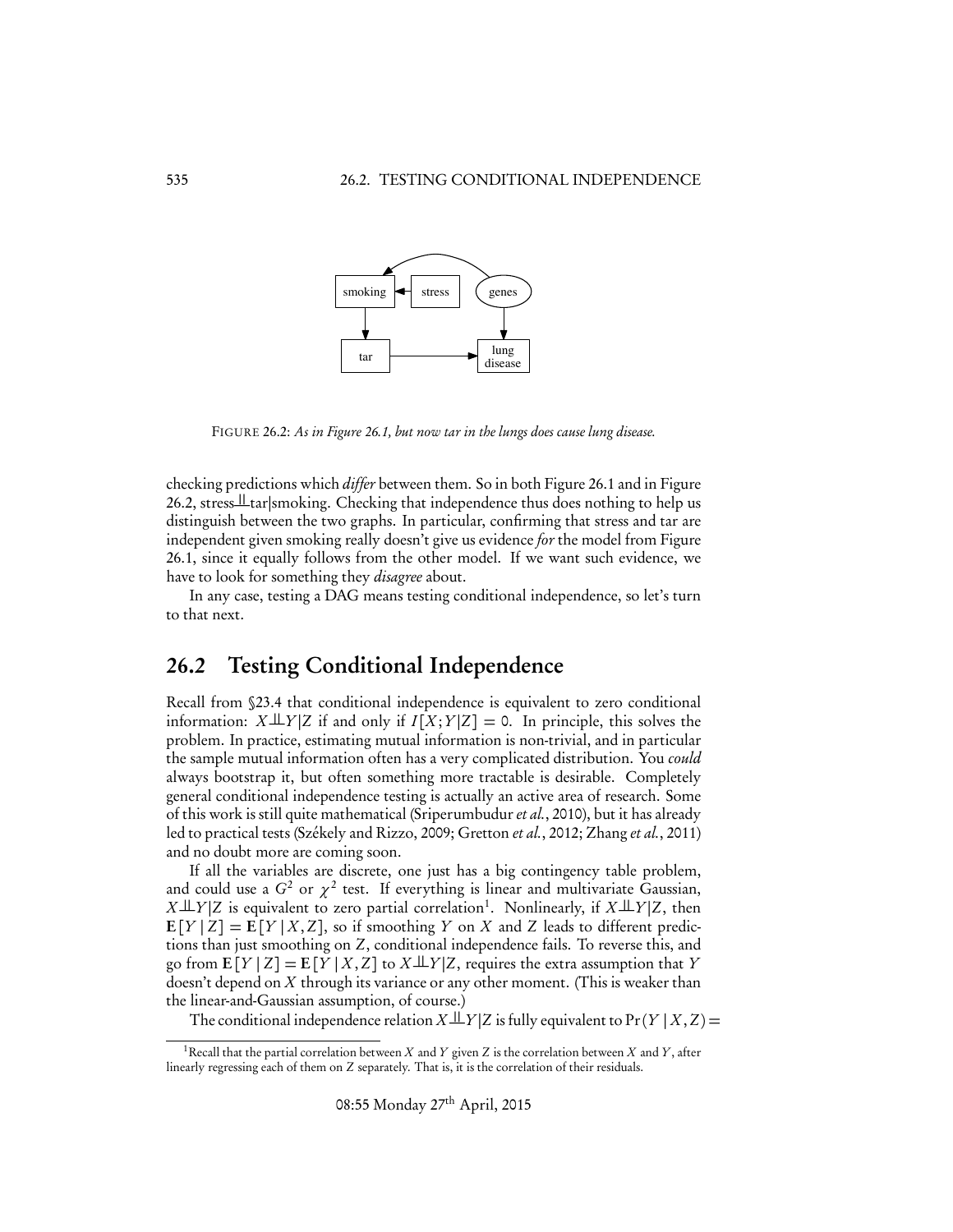$Pr(Y | Z)$ . We could check this using non-parametric density estimation, though we would have to bootstrap the distribution of the test statistic. A more automatic, if slightly less rigorous, procedure comes from the idea mentioned in §16.5: If *X* is in fact useless for predicting *Y* given *Z*, then an adaptive bandwidth selection procedure (like cross-validation) should realize that giving any finite bandwidth to *X* just leads to over-fitting. The bandwidth given to *X* should tend to the maximum allowed, smoothing *X* away altogether. This argument can be made more formal, and made into the basis of a test (Hall *et al.*, 2004; Li and Racine, 2007).

### 26.3 Faithfulness and Equivalence

In graphical models, d-separation implies conditional independence: if *S* blocks all paths from *U* to *V*, then  $U \perp \!\!\! \perp V | S$ . To reverse this, and conclude that if  $U \perp \!\!\! \perp V | S$  then *S* must d-separate *U* and *V* , we need an additional assumption, already referred to in §23.2, called faithfulness. More exactly, if the distribution is faithful to the graph, then if *S* does not d-separate *U* from *V*,  $U \not\perp V$  *S*. The combination of faithfulness and the Markov property means that  $U \perp \!\!\! \perp V | S$  if and only if *S* d-separates *U* and *V*.

This seems extremely promising. We can test whether  $U \perp V | S$  for any sets of variables we like. We could in particular test whether each pair of variables is independent, given all sorts of conditioning variable sets *S*. If we assume faithfulness, when we find that  $X \perp \!\!\!\perp Y | S$ , we know that *S* blocks all paths linking *X* and *Y*, so we learn something about the graph. If  $X \not\perp Y$  *S* for all *S*, we would seem to have little choice but to conclude that *X* and *Y* are directly connected. Might it not be possible to reconstruct or discover the right DAG from knowing all the conditional independence and dependence relations?

This is on the right track, but too hasty. Start with just two variables:

$$
X \to Y \quad \Rightarrow \quad X \not\perp Y \tag{26.1}
$$

$$
X \leftarrow Y \quad \Rightarrow \quad X \not\perp Y \tag{26.2}
$$

With only two variables, there is only one independence (or dependence) relation to worry about, and it's the same no matter which way the arrow points.

Similarly, consider these arrangements of three variables:

$$
X \to Y \to Z \tag{26.3}
$$

$$
X \leftarrow Y \leftarrow Z \tag{26.4}
$$

 $X \leftarrow Y \rightarrow Z$  (26.5)

$$
X \to Y \leftarrow Z \tag{26.6}
$$

The first two are chains, the third is a fork, the last is a collider. It is not hard to check (Exercise 1) that the first three DAGs all imply exactly the same set of conditional independence relations, which are different from those implied by the fourth<sup>2</sup>.

<sup>&</sup>lt;sup>2</sup>In all of the first three,  $X \not\perp Z$  but  $X \not\perp Z | Y$ , while in the collider,  $X \not\perp Z$  but  $X \not\perp Z | Y$ . Remarkably enough, the work which introduced the notion of forks and colliders, Reichenbach (1956), missed this he thought that  $X \perp Z \mid Y$  in a collider as well as a fork. Arguably, this one mistake delayed the development of causal inference by thirty years or more.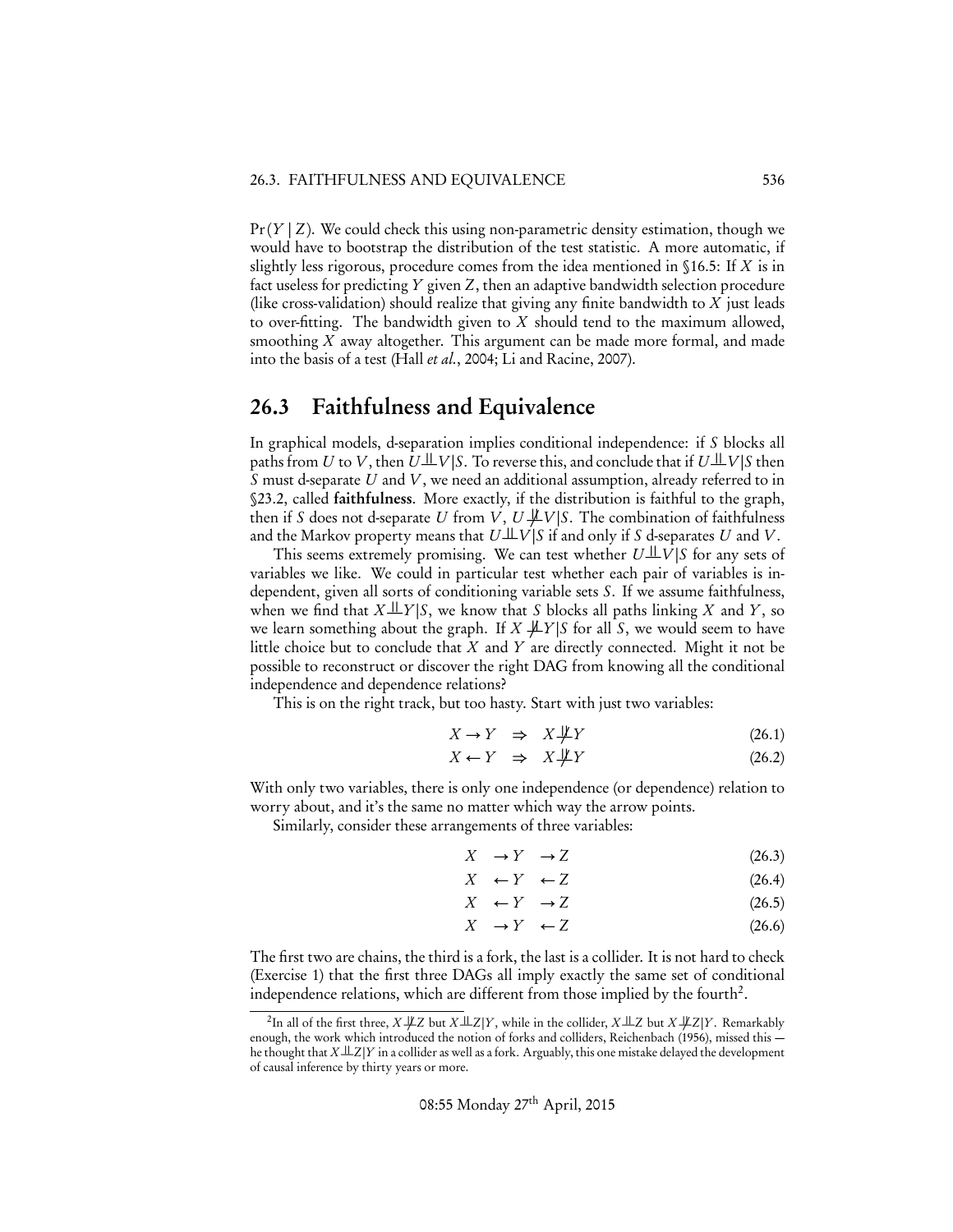These examples illustrate a general problem. There may be multiple graphs which imply the same independence relations, even when we assume faithfulness. When this happens, the exact same distribution of observables can factor according to, and be faithful to, all of those graphs. The graphs are thus said to be equivalent, or Markov equivalent. Observational alone cannot distinguish between equivalent DAGs. Experiment can, of course — changing *Y* alters both *X* and *Z* in a fork, but not a chain — which shows that there really is a difference between the DAGs, just not one *observational* data can track.

#### 26.3.1 Partial Identification of Effects

Chapters 24–25 considered the identification and estimation of causal effects under the assumption that there was a single known graph. If there are multiple equivalent DAGs, then, as mentioned above, no amount of purely observational data can select a single graph. Background knowledge lets us rule out some equivalent DAGs<sup>3</sup>, but it may not narrow the set of possibilities to a single graph. How then are we to actually do our causal estimation?

We *could* just pick one of the equivalent graphs, and do all of our calculations as though it were the only possible graph. This is often what people seem to do. The kindest thing one can say about it is that it shows confidence; phrases like "lying by omission" also come to mind.

A more principled alternative is to admit that the uncertainty about the DAG means that causal effects are only *partially* identified. Simply put, one does the estimation in each of the equivalent graphs, and reports the range of results<sup>4</sup>. If each estimate is consistent, then this gives a consistent estimate of the range of possible effects. Because the effects are not fully identified, this range will not narrow to a single point, even in the limit of infinite data, but admitting this, rather than claiming a non-existent precision, is simple scientific honesty.

### 26.4 Causal Discovery with Known Variables

Section 26.1 talks about how we can test a DAG, once we have it. This lets us eliminate some DAGs, but still leaves mysterious where they come from in the first place. While in principle there is nothing wrong which deriving your DAG from a vision of serpents biting each others' tails, so long as you test it, it would be nice to have a systematic way of finding good models. This is the problem of model discovery, and especially of causal discovery.

Causal discovery is silly with just one variable, and too hard for us with just two.5

<sup>3</sup>If we know that *X* , *Y* and *Z* have to be in either a chain or a fork, with *Y* in the middle, and we know that *X* comes before *Y* in time, then we can rule out the fork and the chain  $X \leftarrow Y \rightarrow Z$ .<br><sup>4</sup>Sometimes the different graphs will gave the same estimates of certain effects. For example, the chain

 $X \to Y \to Z$  and the fork  $X \leftarrow Y \to Z$  will agree on the effect of Y on Z.<br><sup>5</sup>But see Janzing (2007); Hoyer *et al.* (2009) for some ideas on how you could do it if you're willing to

make some extra assumptions. The basic idea of these papers is that the distribution of effects given causes should be simpler, in some sense, than the distribution of causes given effects.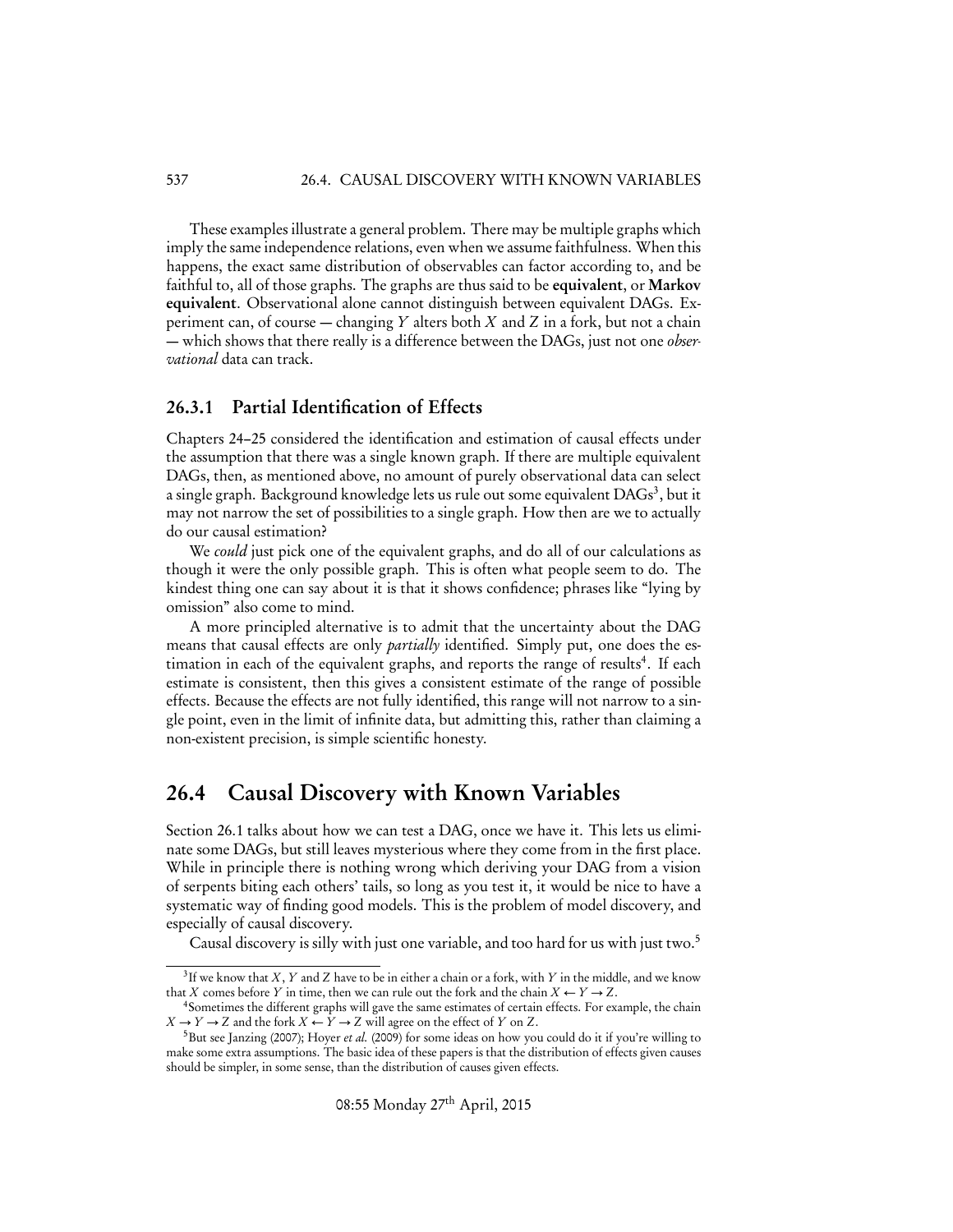With three or more variables, we have however a very basic principle. If there is no edge between *X* and *Y*, in either direction, then *X* is neither *Y*'s parent nor its child. But any variable is independent of its non-descendants given its parents. Thus, for some set<sup>6</sup> of variables *S*,  $X \perp \!\!\!\perp Y$  *S* (Exercise 2). If we assume faithfulness, then the converse holds: if  $X \perp \!\!\!\perp Y | S$ , then there cannot be an edge between X and Y. Thus, there is no edge between *X* and *Y* if and only if we can make *X* and *Y* independent by conditioning on some *S*. Said another way, there is an edge between *X* and *Y* if and only if we cannot make the dependence between them go away, no matter what we condition on<sup>7</sup>.

So let's start with three variables, *X* , *Y* and *Z*. By testing for independence and conditional independence, we could learn that there had to be edges between *X* and *Y* and *Y* and *Z*, but not between *X* and *Z*. But conditional independence is a symmetric relationship, so how could we orient those edges, give them direction? Well, to rehearse a point from the last section, there are only four possible directed graphs corresponding to that undirected graph:

- $X \rightarrow Y \rightarrow Z$  (a chain);
- $X \leftarrow Y \leftarrow Z$  (the other chain);
- $X \leftarrow Y \rightarrow Z$  (a fork on *Y*);
- $X \rightarrow Y \leftarrow Z$  (a collision at *Y*)

With the fork or either chain, we have  $X \perp\!\!\!\perp Z | Y$ . On the other hand, with the collider we have  $X \not\perp Z|Y$ . Thus  $X \not\perp Z|Y$  if and only if there is a collision at *Y*. By testing for *this* conditional dependence, we can either definitely orient the edges, or rule out an orientation. If  $X - Y - Z$  is just a subgraph of a larger graph, we can still identify it as a collider if  $X \not\perp Z$   $\{Y, S\}$  for *all* collections of nodes *S* (not including *X* and *Z* themselves, of course).

With more nodes and edges, we can induce more orientations of edges by consistency with orientations we get by identifying colliders. For example, suppose we know that *X*, *Y*, *Z* is either a chain or a fork on *Y*. If we learn that  $X \rightarrow Y$ , then the triple *cannot* be a fork, and must be the chain  $X \to Y \to Z$ . So orienting the  $X - Y$ edge induces an orientation of the  $Y - Z$  edge. We can also sometimes orient edges through background knowledge; for instance we might know that *Y* comes later in time than  $X$ , so if there is an edge between them it *cannot* run from  $Y$  to  $X$ .<sup>8</sup> We can

<sup>&</sup>lt;sup>6</sup>Possibly empty: conditioning on the empty set of variables is the same as not conditioning at all.

<sup>7&</sup>quot;No causation without association", as it were.

<sup>&</sup>lt;sup>8</sup>Some have argued, or at least entertained the idea, that the logic here is backwards: rather than order in time constraining causal relations, causal order *defines* time order. (Versions of this idea are discussed by, inter alia, Russell (1927); Wiener (1961); Reichenbach (1956); Pearl (2009b); Janzing (2007) makes a related suggestion). Arguably then using order in time to orient edges in a causal graph begs the question, or commits the fallacy of *petitio principii*. But of course every syllogism does, so this isn't a distinctively *statistical* issue. (Take the classic: "All men are mortal; Socrates is a man; therefore Socrates is mortal." How can we know that *all* men are mortal until we know about the mortality of this particular man, Socrates? Isn't this just like asserting that tomatoes and peppers must be poisonous, because they belong to the nightshade family of plants, all of which are poisonous?) While these philosophical issues are genuinely fascinating, this footnote has gone on long enough, and it is time to return to the main text.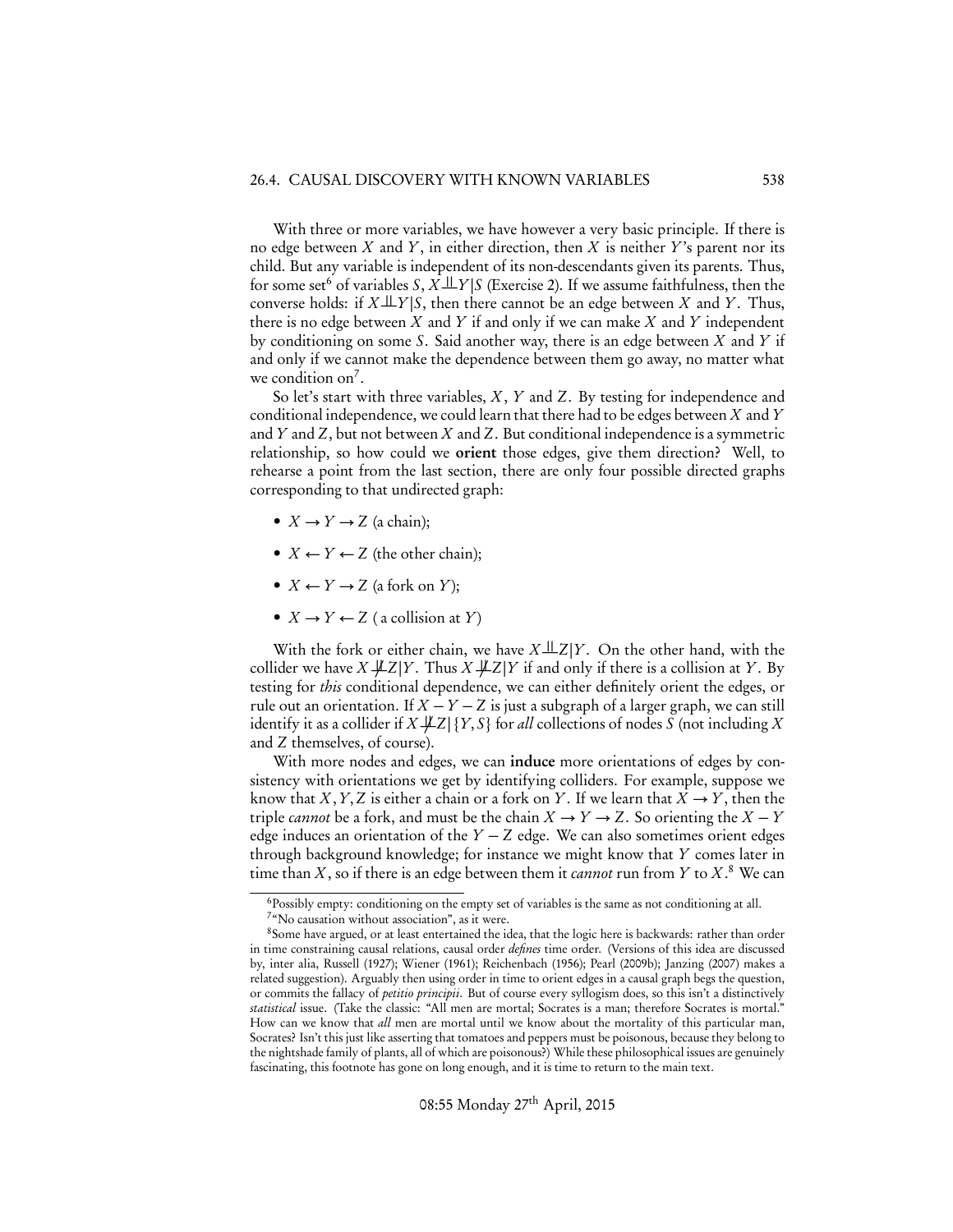eliminate other edges based on similar sorts of background knowledge: men tend to be heavier than women, but changing weight does not change sex, so there can't be an edge (or even a directed path!) from weight to sex, though there could be one the other way around.

To sum up, we can rule out an edge between *X* and *Y* whenever we can make them independent by conditioning on other variables; and when we have an  $X - Y -$ *Z* pattern, we can identify colliders by testing whether *X* and *Z* are dependent given *Y*. Having oriented the arrows going into colliders, we induce more orientations of other edges.

Putting these three things — edge elimination by testing, collider finding, and inducing orientations — gives the most basic causal discovery procedure, the SGS (Spirtes-Glymour-Scheines) algorithm (Spirtes *et al.*, 2001, §5.4.1, p. 82). This assumes:

- 1. The data-generating distribution has the causal Markov property on a graph *G*.
- 2. The data-generating distribution is faithful to *G*.
- 3. Every member of the population has the same distribution.
- 4. All relevant variables are in *G*.
- 5. There is only *one* graph *G* to which the distribution is faithful.

Abstractly, the algorithm works as follows:

- Start with a complete undirected graph on all *p* variables, with edges between all nodes.
- For each pair of variables *X* and *Y*, and each set of other variables *S*, see if  $X \perp\!\!\!\perp Y$  *S*; if so, remove the edge between *X* and *Y*.
- Find colliders by checking for conditional dependence; orient the edges of colliders.
- Try to orient undirected edges by consistency with already-oriented edges; do this recursively until no more edges can be oriented.

Pseudo-code is in §26.9.

Call the result of the SGS algorithm *G*. If all of the assumptions above hold, and the algorithm is correct in its guesses about when variables are conditionally independent, then  $\hat{G} = G$ . In practice, of course, conditional independence guesses are really statistical tests based on finite data, so we should write the output as  $\hat{G}_n$ , to indicate that it is based on only *n* samples. If the conditional independence test is consistent, then

$$
\lim_{n \to \infty} \Pr\left(\widehat{G}_n \neq G\right) = 0 \tag{26.7}
$$

In other words, the SGS algorithm converges in probability on the correct causal structure; it is consistent for all graphs *G*. Of course, at finite *n*, the probability

08:55 Monday 27th April, 2015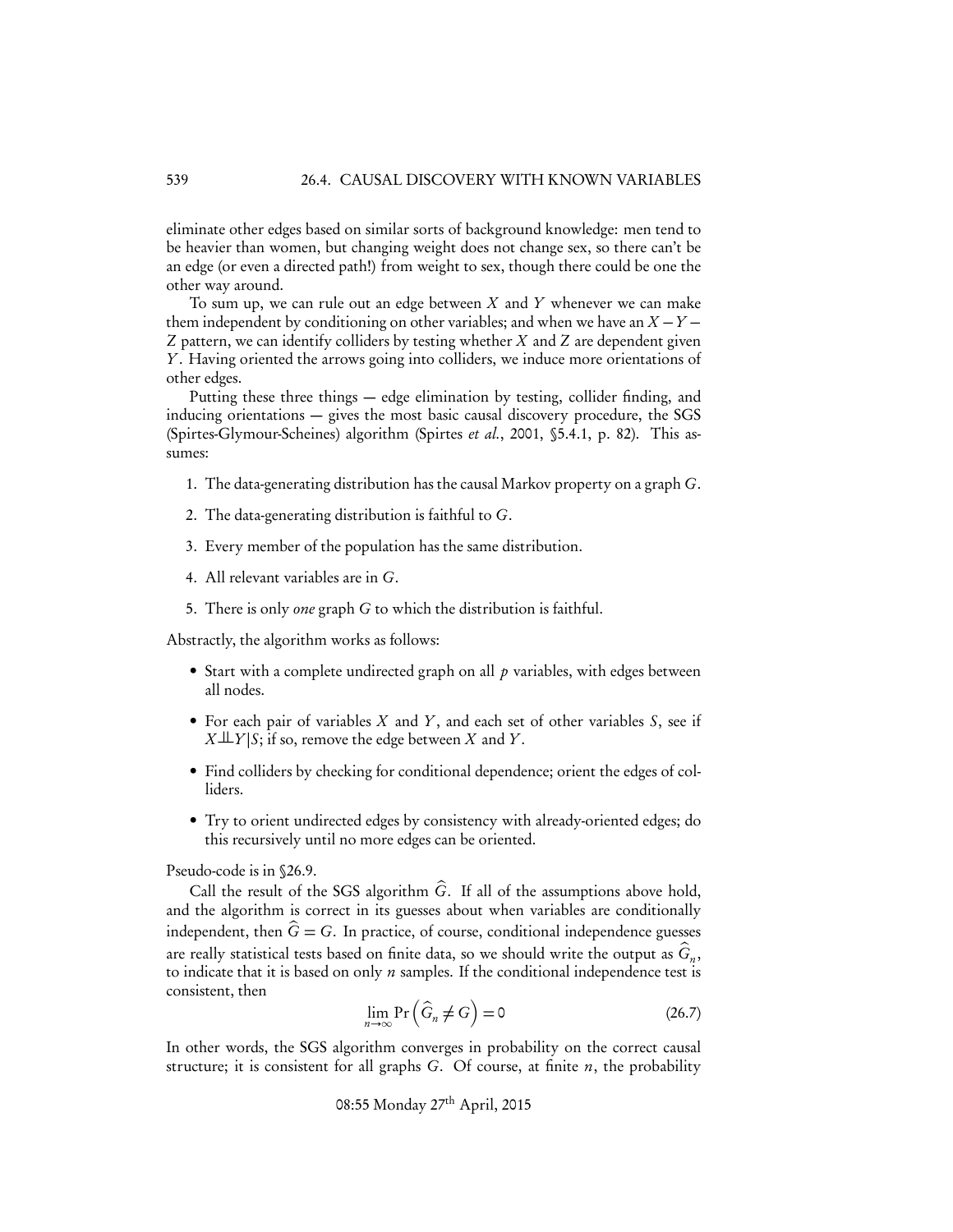of error  $-$  of having the wrong structure  $-$  is (generally!) not zero, but this just means that, like any statistical procedure, we cannot be absolutely certain that it's not making a mistake.

One consequence of the independence tests making errors on finite data can be that we fail to orient some edges — perhaps we missed some colliders. These unoriented edges in  $\hat{G}_n$  can be thought of as something like a confidence region — they have *some* orientation, but multiple orientations are all compatible with the data.<sup>9</sup> As more and more edges get oriented, the confidence region shrinks.

If the fifth assumption above fails to hold, then there are multiple graphs *G* to which the distribution is faithful. This is just a more complicated version of the difficulty of distinguishing between the graphs  $X \to Y$  and  $X \leftarrow Y$ . All the graphs in the equivalence class may have some arrows in common; in that case the SGS algorithm will identify those arrows. If some edges differ in orientation across the equivalence class, SGS will not orient them, even in the limit. In terms of the previous paragraph, the confidence region never shrinks to a single point, just because the data doesn't provide the information needed to do this. The graph is only partially identified.

If there *are* unmeasured relevant variables, we can get not just unoriented edges, but actually arrows pointing in both directions. This is an excellent sign that some basic assumption is being violated.

#### 26.4.1 The PC Algorithm

The SGS algorithm is statistically consistent, but very computationally inefficient; the number of tests it does grows exponentially in the number of variables *p*. This is the worst-case complexity for *any* consistent causal-discovery procedure, but this algorithm just proceeds immediately to the worst case, not taking advantage of any possible short-cuts.

Since it's enough to find *one S* making *X* and *Y* independent to remove their edge, one obvious short-cut is to do the tests in some order, and skip unnecessary tests. On the principle of doing the easy work first, the revised edge-removal step would look something like this:

- For each *X* and *Y*, see if  $X \perp Y$ ; if so, remove their edge.
- For each *X* and *Y* which are still connected, and each third variable *Z* connected to *X* or *Y*, see if  $X \perp \!\!\!\perp Y | Z$ ; if so, remove the edge between *X* and *Y*.
- For each *X* and *Y* which are still connected, and each third and fourth variables  $Z_1$  and  $Z_2$  both connected to *X* or both connected to *Y*, see if  $X \perp \!\!\!\perp Y | Z_1, Z_2$ ; if so, remove the edge between *X* and *Y*.
- $\bullet$  ...

<sup>&</sup>lt;sup>9</sup>I say "multiple orientations" rather than "all orientations", because picking a direction for one edge might induce an orientation for others.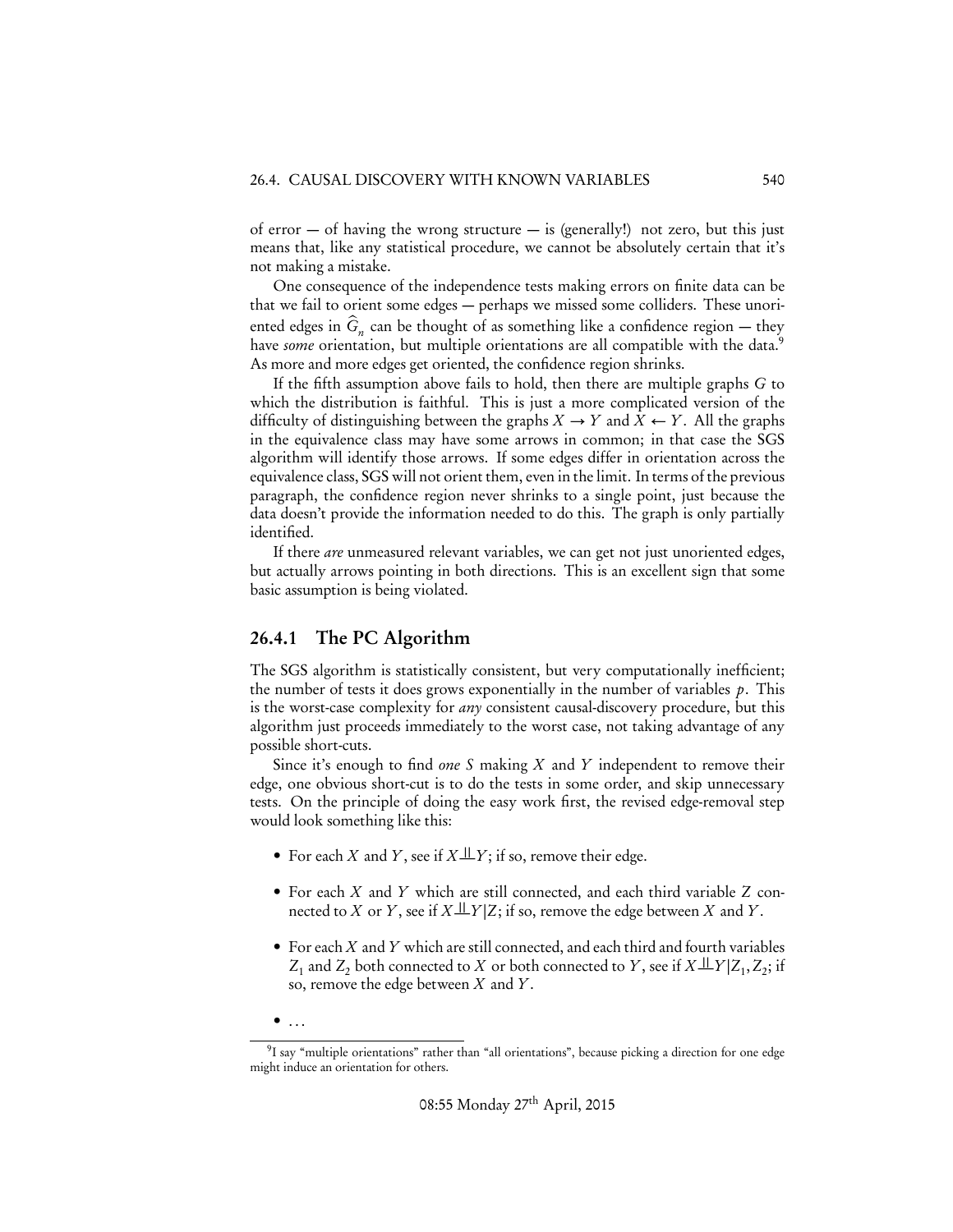- For each *X* and *Y* which are still connected at the  $k^{\text{th}}$  stage, see if there are  $k$ variables  $Z_1, Z_2, \ldots Z_k$  all connected to *X* or all connected to *Y* where  $X \perp \!\!\!\perp Y | \{Z_1, \ldots Z_k\};$ if so, remove, the edge between *X* and *Y*.
- $\bullet$  ...
- Stop when  $k = p 2$ .

If all the tests are done correctly, this will give the same result as the SGS procedure (Exercise 3). And if some of the tests give erroneous results, conditioning on a small number of variables will tend to be more reliable than conditioning on more (why?).

We can be even more efficient, however. If  $X \perp \!\!\!\perp Y | S$  for any  $S$  at all, then  $X \perp \!\!\!\perp Y | S'$ , where all the variables in  $S'$  are adjacent to  $X$  or  $Y$  (or both) (Exercise 4). To see the sense of this, suppose that there is a single long directed path running from *X* to *Y*. If we condition on any of the variables along the chain, we make *X* and *Y* independent, but we could always move the point where we block the chain to be either right next to *X* or right next to *Y*. So when we are trying to remove edges and make *X* and *Y* independent, we only need to condition on variables which are still connected to *X* and *Y*, not ones in totally different parts of the graph.

This then gives us the PC10 algorithm (Spirtes *et al.* 2001, §5.4.2, pp. 84–88; see also §26.9). It works exactly like the SGS algorithm, except for the edge-removal step, where it tries to condition on as few variables as possible (as above), and only conditions on adjacent variables. The PC algorithm has the same assumptions as the SGS algorithm, and the same consistency properties, but generally runs much faster, and does many fewer statistical tests. It should be the default algorithm for attempting causal discovery.

#### 26.4.2 Causal Discovery with Hidden Variables

Suppose that the set of variables we measure is *not* causally sufficient. Could we at least discover this? Could we possibly get hold of *some* of the causal relationships? Algorithms which can do this exist (e.g., the CI and FCI algorithms of Spirtes *et al.* (2001, ch. 6)), but they require considerably more graph-fu. (The RFCI algorithm (Colombo *et al.*, 2012) is a modern, fast successor to FCI.) The results of these algorithms can succeed in removing *some* edges between observable variables, and definitely orienting some of the remaining edges. If there are actually no latent common causes, they end up acting like the SGS or PC algorithms.

Partial identification of effects When all relevant variables are observed, all effects are identified within one graph; partial identification happens because multiple graphs are equivalent. When some variables are not observed, we may have to use the identification strategies to get at the same effect. In fact, the same effect my be identified in one graph and not identified in another, equivalent graph. This is, again, unfortunate, but when it happens it needs to be admitted.

<sup>10</sup>Peter-Clark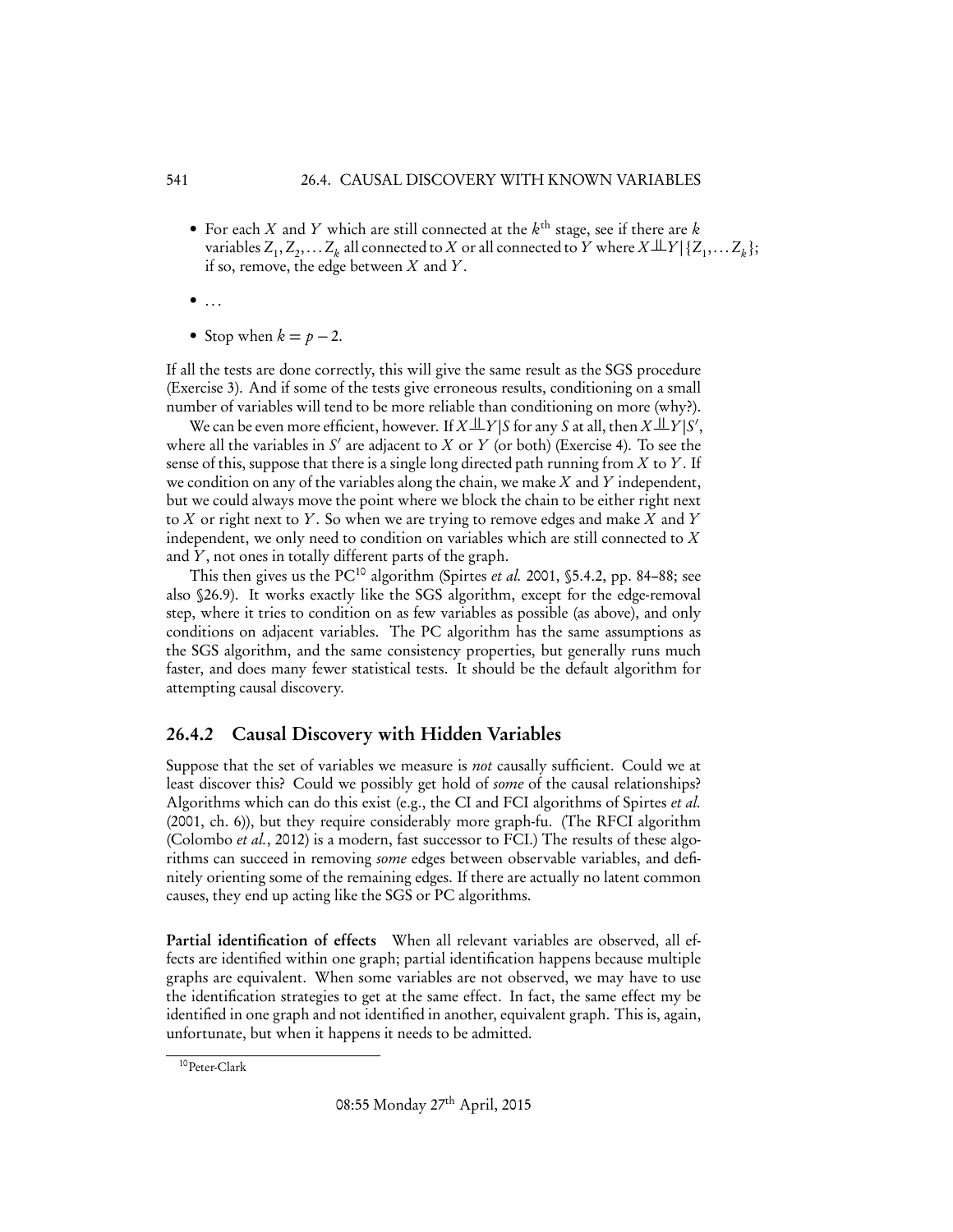#### 26.4.3 On Conditional Independence Tests

The abstract algorithms for causal discovery assume the existence of consistent tests for conditional independence. The implementations known to me mostly assume either that variables are discrete (so that one can basically use the  $\chi^2$  test), or that they are continuous, Gaussian, and linearly related (so that one can test for vanishing partial correlations), though the pcalg package does allow users to provide their own conditional independence tests as arguments. It bears emphasizing that these restrictions are *not* essential. As soon as you have a consistent independence test, you are, in principle, in business. In particular, consistent *non-parametric* tests of conditional independence would work perfectly well. An interesting example of this is the paper by Chu and Glymour (2008), on finding causal models for the time series, assuming additive but non-linear models.

### 26.5 Software and Examples

The PC and FCI algorithms are implemented in the stand-alone Java program Tetrad (http://www.phil.cmu.edu/projects/tetrad/). They are also implemented in the pcalg package on CRAN (Kalisch *et al.*, 2010, 2012). This package also includes functions for calculating the effects of interventions from fitted graphs, assuming linear models. The documentation for the package is somewhat confusing; rather see Kalisch *et al.* (2012) for a tutorial introduction.

It's worth going through how pca1g works<sup>11</sup>. The code is designed to take advantage of the modularity and abstraction of the PC algorithm itself; it separates actually finding the graph completely from performing the conditional independence test, which is rather a function the user supplies. (Some common ones are built in.) For reasons of computational efficiency, in turn, the conditional independence tests are set up so that the user can just supply a set of sufficient statistics, rather than the raw data.

Let's walk through an example<sup>12</sup>, using the mathmarks data set from Problem set 44. There we had grades ("marks") from 88 students in five mathematical subjects, algebra, analysis, mechanics, statistics and vectors. All five variables are positively correlated with each other.

```
library(pcalg)
library(SMPracticals)
data(mathmarks)
suffStat <- list(C=cor(mathmarks), n=nrow(mathmarks))
pc.fit <- pc(suffStat, indepTest=gaussCItest, p=ncol(mathmarks),alpha=0.005)
```
This uses a Gaussian (-and-linear) test for conditional independence, gaussCItest, which is built into the pcalg package. Basically, it tests whether  $X \perp Y/Z$  by testing

<sup>&</sup>lt;sup>11</sup>A word about installing the package: you'll need the package Rgraphviz for drawing graphs, which is hosted not on CRAN (like pcalg) but on BioConductor. Try installing it, and its dependencies, before installing pcalg. See http://www.bioconductor.org/packages/release/bioc/html/Rgraphviz.

<sup>&</sup>lt;sup>12</sup> After Spirtes et al. (2001, §6.12, pp. 152–154).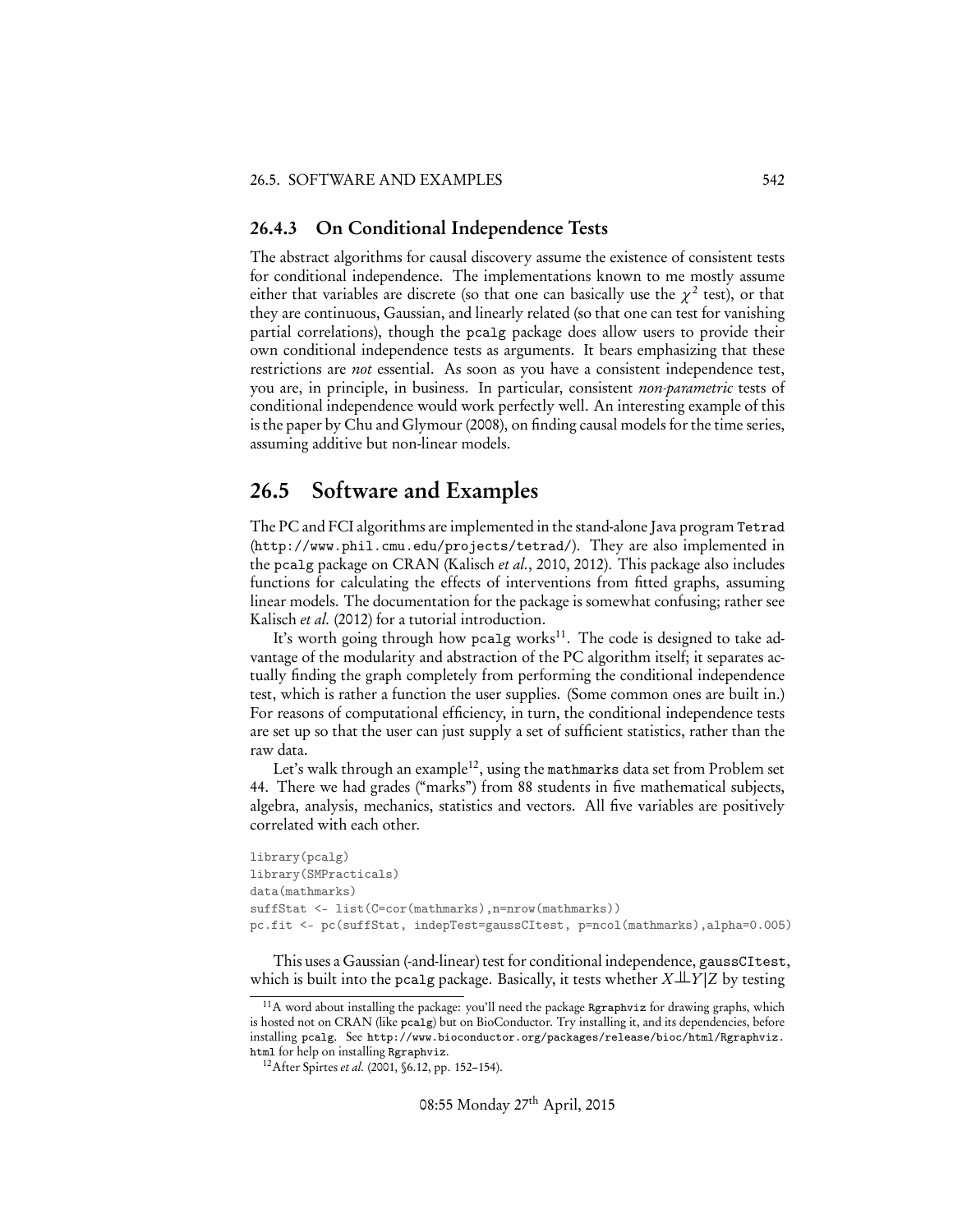

library(Rgraphviz) plot(pc.fit,labels=colnames(mathmarks),main="Inferred DAG for mathmarks")

FIGURE 26.3: *DAG inferred by the PC algorithm from the* mathmarks *data. Two-headed arrows, like undirected edges, indicate that the algorithm was unable to orient the edge. (It is obscure why* pcalg *sometimes gives an edge it cannot orient no heads and sometimes two.)*

whether the partial correlation of *X* and *Y* given *Z* is close to zero. These partial correlations can all be calculated from the correlation matrix, so the line before creates the sufficient statistics needed by gaussCItest — the matrix of correlations and the number of data points. We also have to tell pc how many variables there are, and what significance level to use in the test (here, 0.5%).

Before going on, I encourage you to run pc as above, but with verbose=TRUE, and to study the output.

Figure 26.3 shows what it looks like. If we take it seriously, it says that grades in analysis are driven by grades in algebra, while algebra in turn is driven by statistics and vectors. While one could make up stories for why this would be so (perhaps something about the curriculum?), it seems safer to regard this as a warning against *blindly* trusting any algorithm — a key assumption of the PC algorithm, after all, is that there are no unmeasured but causally-relevant variables, and it is easy to believe these are violated. For instance, while *knowledge of* different mathematical fields may be causally linked (it would indeed be hard to learn much mechanics without knowing about vectors), test scores are only imperfect measurements of knowledge.

The size of the test may seem low, but remember we are doing a lot of tests:

```
summary(pc.fit)
##
## Object of class 'pcAlgo', from Call:
## pc(suffStat = suffStat, indepTest = gaussCItest, alpha = 0.005, p = ncol(mathmarks))
```
08:55 Monday 27<sup>th</sup> April, 2015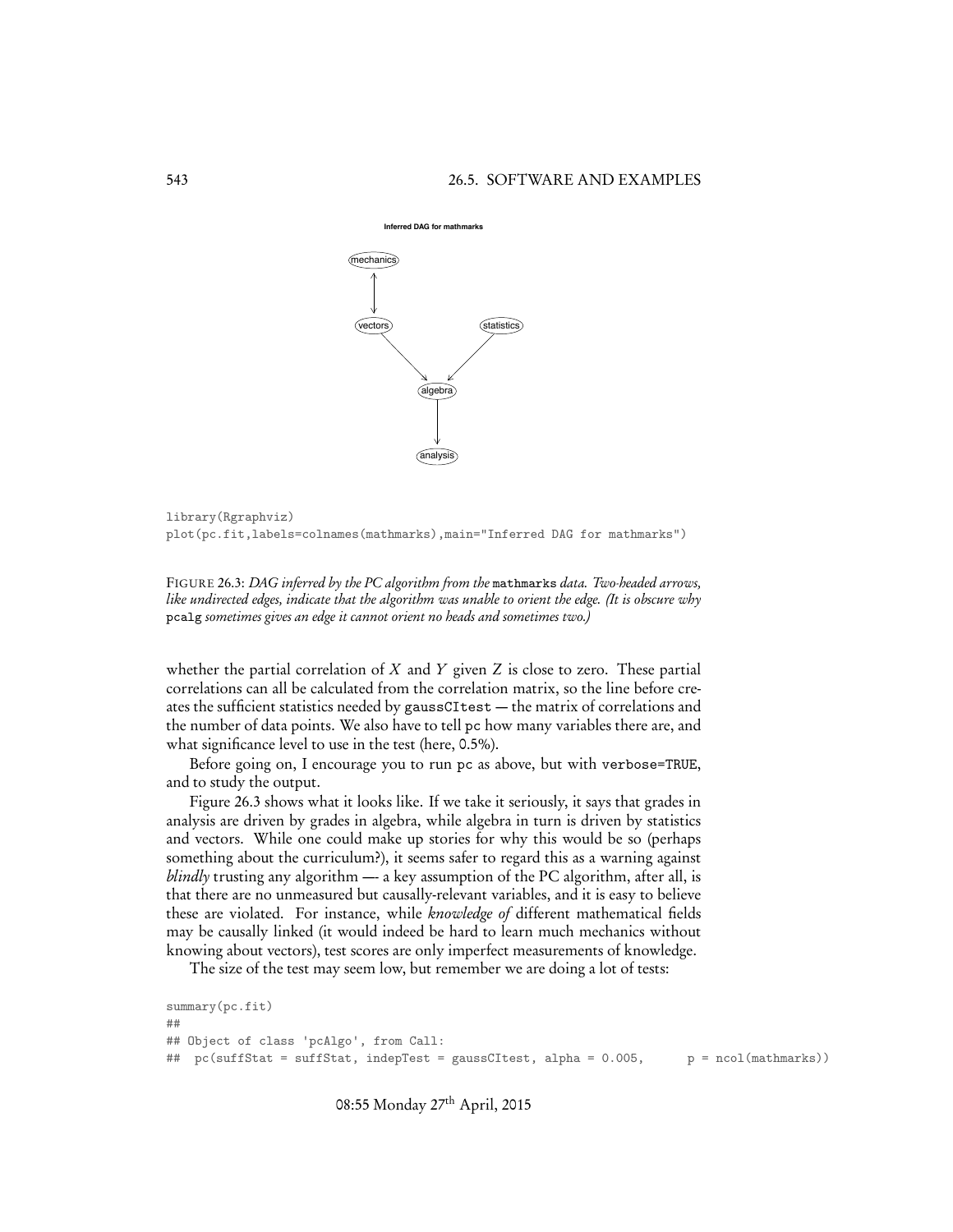

```
plot(pc(suffStat, indepTest=gaussCItest, p=ncol(mathmarks),alpha=0.05),
  labels=colnames(mathmarks),main="")
```
FIGURE 26.4: *Inferred DAG when the size of the test is* 0.05*.*

```
##
## Nmb. edgetests during skeleton estimation:
## ===========================================
## Max. order of algorithm: 3
## Number of edgetests from m = 0 up to m = 3: 20 38 10 0
##
## Graphical properties of skeleton:
## =================================
## Max. number of neighbours: 2 at node(s) 2
## Avg. number of neighbours: 1
```
This tells us that it considered going up to conditioning on three variables (the maximum possible, since there are only five variables), that it did twenty tests of unconditional independence, 31 tests where it conditioned on one variable, four tests where it conditioned on two, and none where it conditioned on three. This 55 tests in all, so a simple Bonferroni correction suggests the over-all size is  $55 \times 0.005 = 0.275$ . This is probably pessimistic (the Bonferroni correction typically is). Setting  $\alpha = 0.05$ gives a somewhat different graph (Figure 26.4).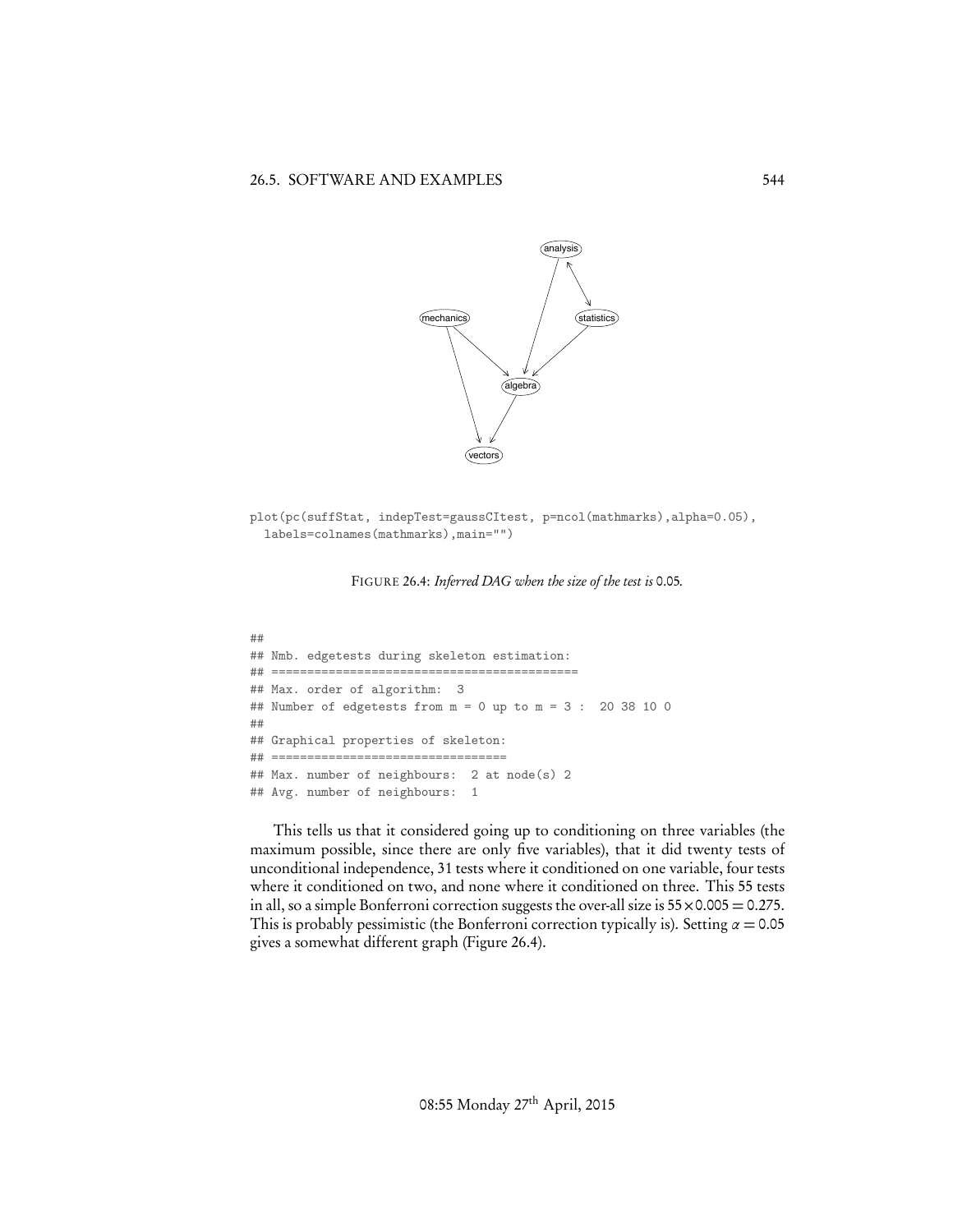For a second example<sup>13</sup>, let's use some data on academic productivity among psychologists. The two variables of ultimate interest were the publication (pubs) and citation (cites) rates, with possible measured causes including ability (basically, standardized test scores), graduate program quality grad (basically, the program's national rank), the quality of the psychologist's first job, first, a measure of productivity prod, and sex. There were 162 subjects, and while the actual data isn't reported, the correlation matrix is.

| psychs   |            |  |  |                                                                                                                                                                                                                                                                                                                                                 |
|----------|------------|--|--|-------------------------------------------------------------------------------------------------------------------------------------------------------------------------------------------------------------------------------------------------------------------------------------------------------------------------------------------------|
| ##       |            |  |  |                                                                                                                                                                                                                                                                                                                                                 |
|          |            |  |  |                                                                                                                                                                                                                                                                                                                                                 |
|          |            |  |  |                                                                                                                                                                                                                                                                                                                                                 |
|          |            |  |  |                                                                                                                                                                                                                                                                                                                                                 |
|          |            |  |  |                                                                                                                                                                                                                                                                                                                                                 |
| ## sex   |            |  |  |                                                                                                                                                                                                                                                                                                                                                 |
| ## cites |            |  |  |                                                                                                                                                                                                                                                                                                                                                 |
| ## pubs  |            |  |  |                                                                                                                                                                                                                                                                                                                                                 |
|          | ## ability |  |  | ability grad prod first sex cites pubs<br>1.00 0.62 0.25 0.16 -0.10 0.29 0.18<br>## grad 0.62 1.00 0.09 0.28 0.00 0.25 0.15<br>## prod 0.25 0.09 1.00 0.07 0.03 0.34 0.19<br>## first 0.16 0.28 0.07 1.00 0.10 0.37 0.41<br>$-0.10$ 0.00 0.03 0.10 1.00 0.13 0.43<br>0.29 0.25 0.34 0.37 0.13 1.00 0.55<br>$0.18$ 0.15 0.19 0.41 0.43 0.55 1.00 |

The model found by pcalg is fairly reasonable-looking (Figure 26.5). Of course, the linear-and-Gaussian assumption has no particular support here, and there is at least one variable for which it must be wrong (which?), but unfortunately with just the correlation matrix we cannot go further.

<sup>13</sup>Following Spirtes *et al.* (2001, §5.8.1, pp. 98–102).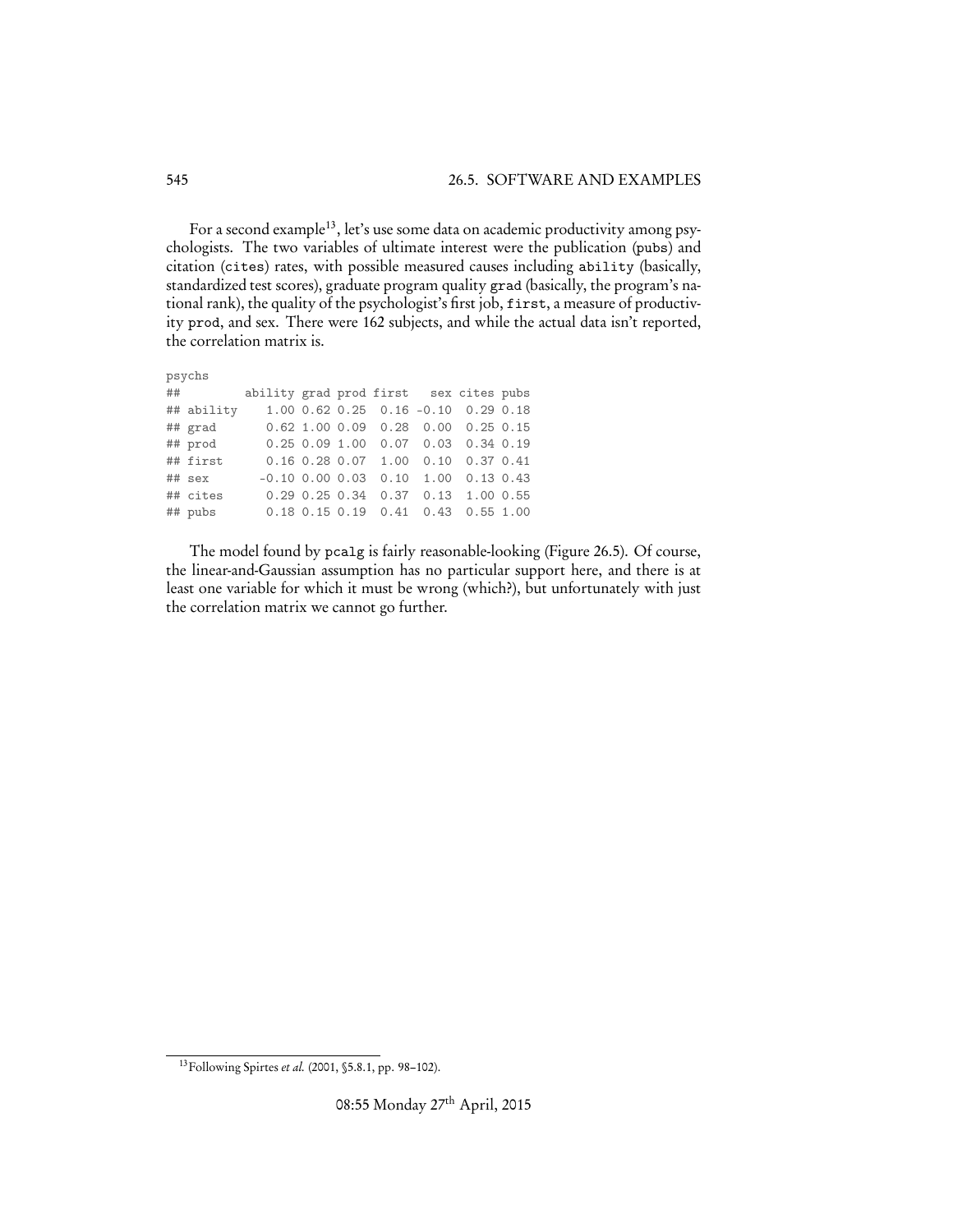

plot(pc(list(C=psychs,n=162),indepTest=gaussCItest,p=7,alpha=0.01), labels=colnames(psychs),main="")

FIGURE 26.5: *Causes of academic success among psychologists. The arrow from citations* to *publications is a bit odd, but not impossible — people who get cited more might get more opportunities to do research and so to publish.*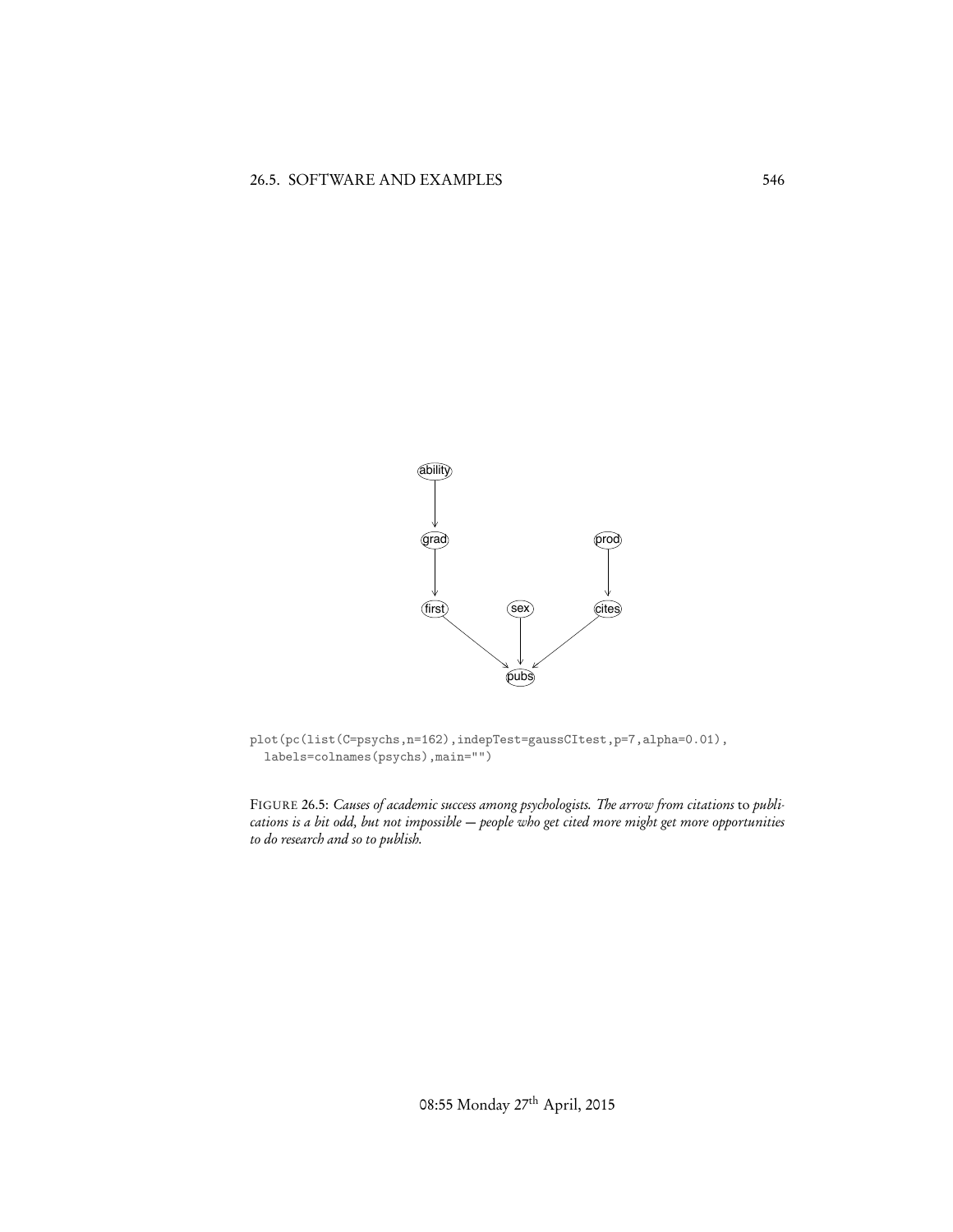### 26.6 Limitations on Consistency of Causal Discovery

There are some important limitations to causal discovery algorithms (Spirtes *et al.*, 2001, §12.4). They are *universally* consistent: for all causal graphs *G*, 14

$$
\lim_{n \to \infty} \Pr\left(\widehat{G}_n \neq G\right) = 0 \tag{26.8}
$$

The probability of getting the graph wrong can be made arbitrarily small by using enough data. However, this says nothing about *how much* data we need to achieve a given level of confidence, i.e., the *rate* of convergence. *Uniform* consistency would mean that we could put a bound on the probability of error as a function of *n* which did not depend on the true graph *G*. Robins *et al.* (2003) proved that *no* uniformlyconsistent causal discovery algorithm can exist. The issue, basically, is that the Adversary could make the convergence in Eq. 26.8 arbitrarily slow by selecting a distribution which, while faithful to *G*, came *very close* to being unfaithful, making some of the dependencies implied by the graph arbitrarily small. For any given dependence strength, there's some amount of data which will let us recognize it with high confidence, but the Adversary can make the required data size as large as he likes by weakening the dependence, without ever setting it to zero<sup>15</sup>.

The upshot is that so *uniform*, *universal* consistency is out of the question; we can be *universally* consistent, but without a uniform rate of convergence; or we can converge *uniformly*, but only on some less-than-universal class of distributions. These might be ones where all the dependencies which do exist are not too weak (and so not too hard to learn reliably from data), or the number of true edges is not too large (so that if we haven't seen edges yet they probably don't exist; Janzing and Herrmann, 2003; Kalisch and Bühlmnann, 2007).

It's worth emphasizing that the Robins *et al.* (2003) no-uniform-consistency result applies to *any* method of discovering causal structure from data. Invoking human judgment, Bayesian prior distributions over possible causal structures, etc., etc., won't get you out of it.

<sup>&</sup>lt;sup>14</sup>If the true distribution is faithful to multiple graphs, then we should read *G* as their equivalence class, which has some undirected edges.

<sup>&</sup>lt;sup>15</sup>See §23.4 for a more quantitative statement of how the required sample size relates to non-parametric measures of the strength of dependence.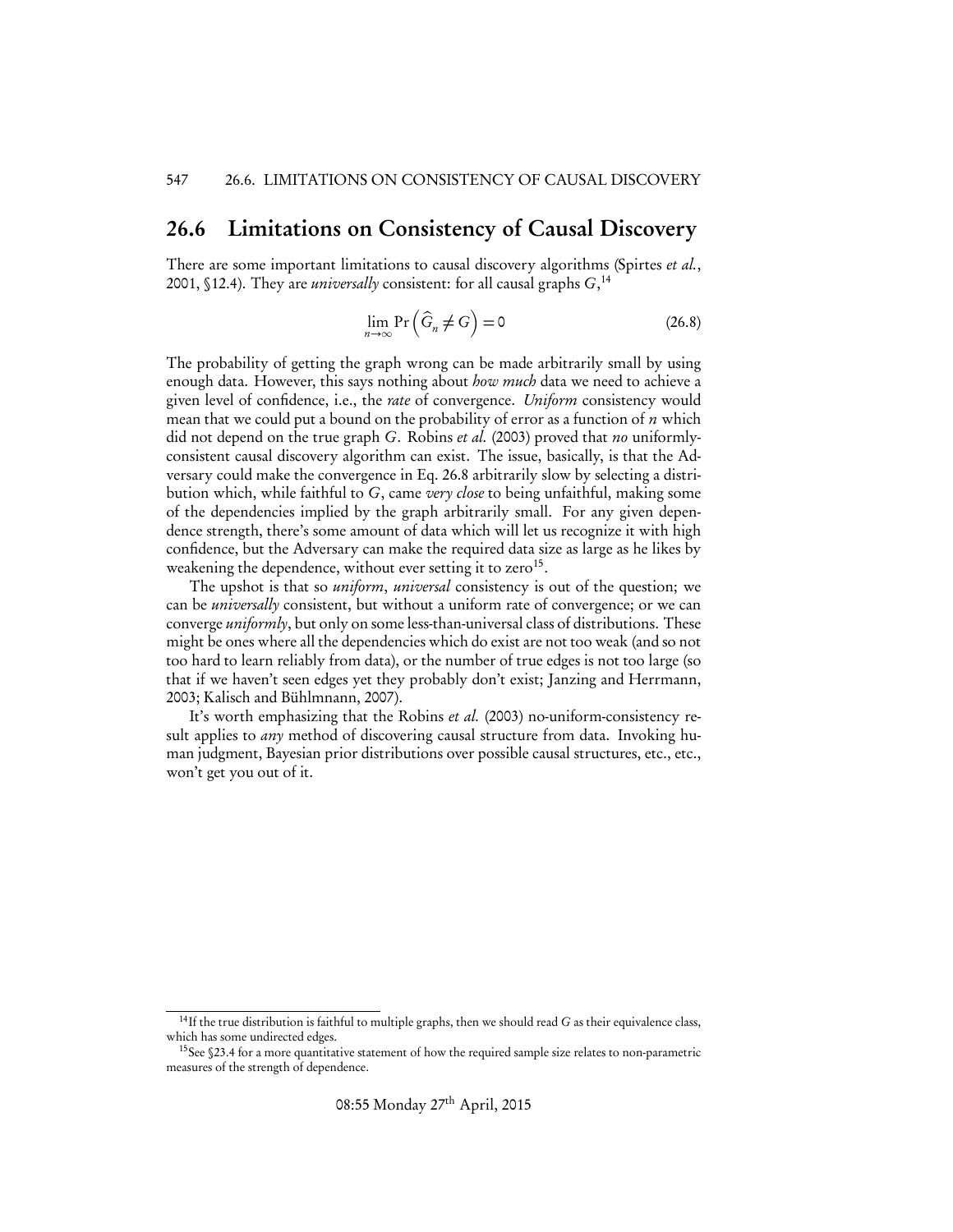### 26.7 Further Reading

The best single reference on causal discovery algorithms remains Spirtes *et al.* (2001). A lot of work has been done in recent years by the group centered around ETH-Zürich, beginning with Kalisch and Bühlmnann (2007), connecting this to modern statistical concerns about sparse effects and high-dimensional modeling.

As already mentioned, the best reference on partial identification is Manski (2007). Partial identification of causal effects due to multiple equivalent DAGs is considered in Maathuis *et al.* (2009), along with efficient algorithms for linear systems, which are applied in Maathuis *et al.* (2010), and implemented in the pcalg package as ida().

Discovery is possible for directed cyclic graphs, though since it's harder to understand what such models mean, it is less well-developed. Important papers on this topic include Richardson (1996) and Lacerda *et al.* (2008).

### 26.8 Exercises

- 1. Prove that, assuming faithfulness, a three-variable chain and a three-variable fork imply exactly the same set of dependence and independence relations, but that these are different from those implied by a three-variable collider. Are any implications common to chains, forks, and colliders? Could colliders be distinguished from chains and forks without assuming faithfulness?
- 2. Prove that if X and Y are not parent and child, then either  $X \perp Y$ , or there exists a set of variables *S* such that  $X \perp\!\!\!\perp Y | S$ . *Hint:* start with the Markov property, that any *X* is independent of all its non-descendants given its parents, and consider separately the cases where *Y* a descendant of *X* and those where it is not.
- 3. Prove that the graph produced by the edge-removal step of the PC algorithm is exactly the same as the graph produced by the edge-removal step of the SGS algorithm. *Hint:* SGS removes the edge between *X* and *Y* when  $X \perp Y$  *S* for *even one* set *S*.
- 4. Prove that if  $X \perp \!\!\!\perp Y$  *S* for some set of variables *S*, then  $X \perp \!\!\!\perp Y$  *S'*, where every variable in  $S'$  is a neighbor of  $X$  or  $Y$ .
- 5. When, exactly, does  $E[Y|X,Z] = E[Y|Z]$  imply  $Y \perp \perp X|Z$ ?
- 6. Would the SGS algorithm work on a non-causal, merely-probabilistic DAG? If so, in what sense is it a *causal* discovery algorithm? If not, why not?
- 7. Describe how to use bandwidth selection as a conditional independence test.
- 8. Read Kalisch *et al.* (2012) and write a conditional independence test function based on bandwidth selection (§16.5). Check that your test gives the right size when run on simulated cases where you know the variables are conditionally independent. Check that your test function works with pcalg::pc.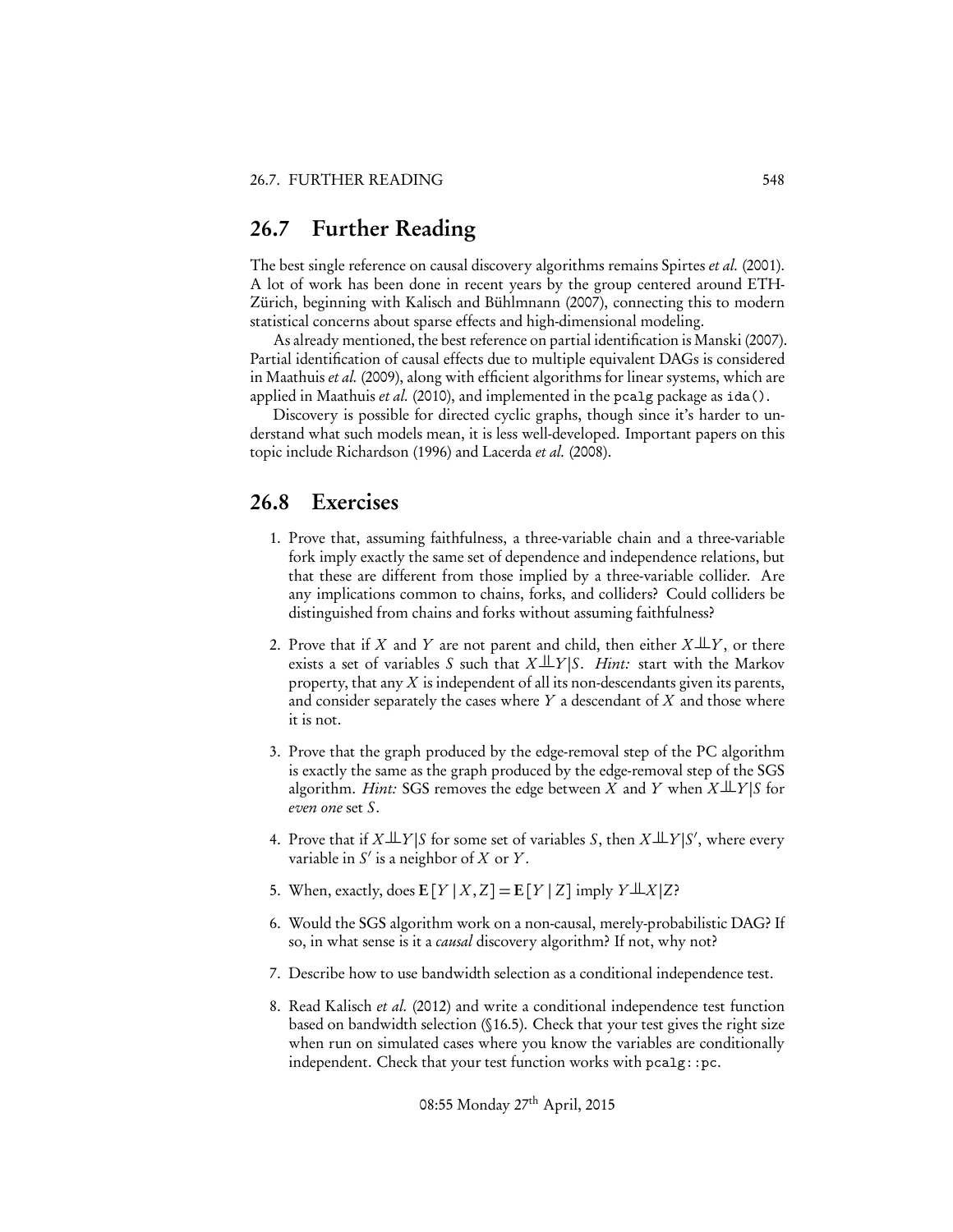### 26.9 Pseudo-code for the SGS and PC Algorithms

This section may be omitted on first (and maybe even second) reading.

[[Consider whether this is re-<br>ally needed]]

When you see a loop, assume that it gets entered at least once. "Replace" in the sub-functions always refers to the input graph.

#### 26.9.1 The SGS Algorithm

```
SGS = function(set of variables V) {
     G = colliders(prune( complete undirected graph on V))
     \text{until } (G == G') \, \{\widehat{G} = G'G' = \text{orient}(\widehat{G})}
     return(\widehat{G})}
prune = function(G)for each A, B \in V {
          for each S \subseteq V \setminus \{A, B\} {
               if A \perp \!\!\!\perp B | S { G = G \setminus (A - B) }}
     }
     return(G)
}
collliders = function(G)for each (A - B) \in G {
          for each (B - C) \in G {
               if (A - C) \notin Gcollision = TRUEfor each S \subset B \cap V \setminus \{A, C\} {
                        if A \perp\!\!\!\perp C | S \{ collision = FALSE \}}
                   if (collision) { replace (A - B) with (A \rightarrow B), (B - C) with (B \leftarrow C) }
               }
          }
     }
     return(G)
}
orient = function(G) {
     if ((A \rightarrow B) \in G \& (B - C) \in G \& (A - C) \notin G { replace (B - C) with (B \rightarrow C) }
     if ((directed path from A to B)\in G & (A -B) \in G) { replace (A -B) with (A \rightarrow B) }
     return(G)
```
08:55 Monday 27<sup>th</sup> April, 2015